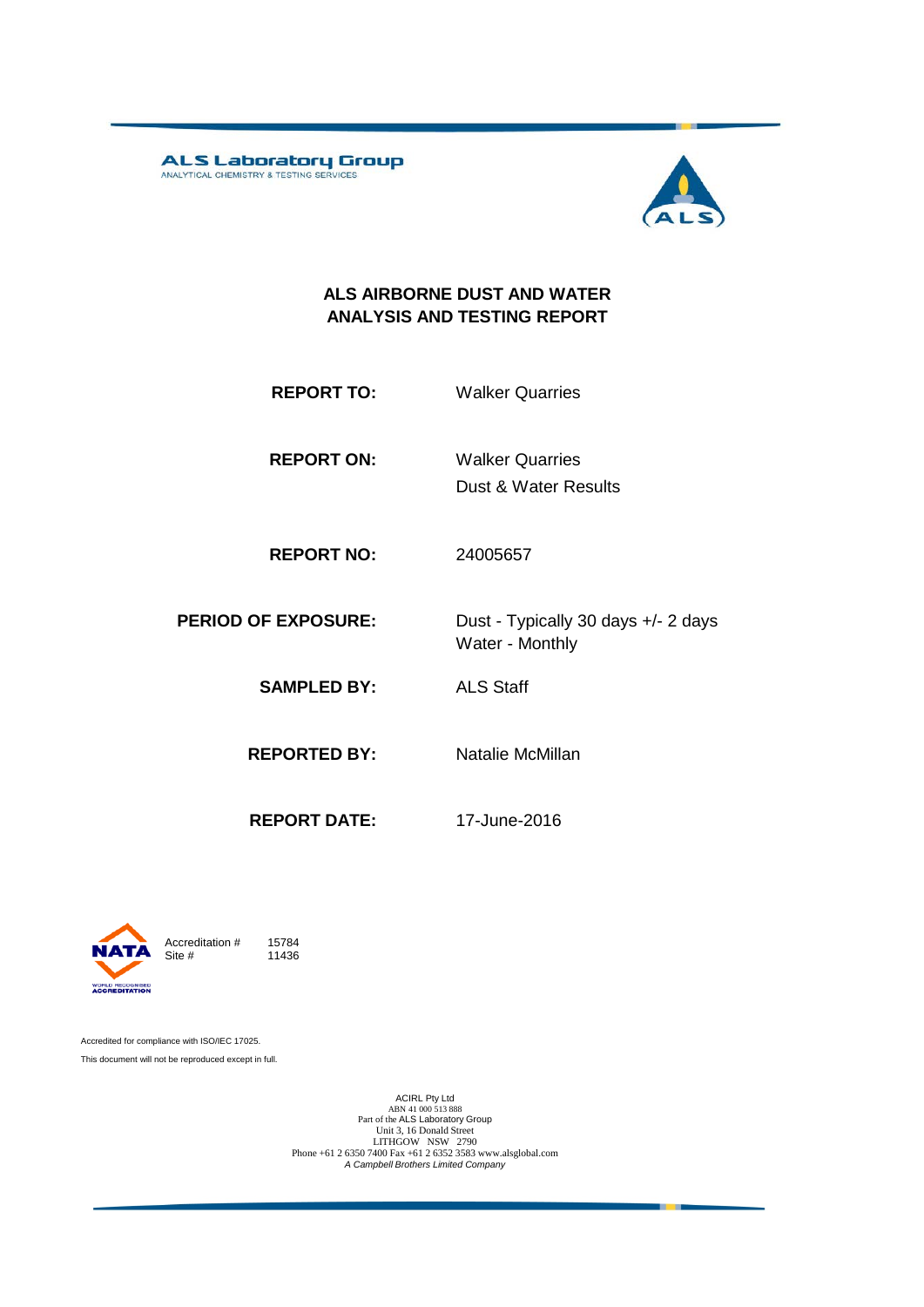## **ALS AIRBORNE DUST ANALYSIS AND TESTING REPORT**



### **WALKER QUARRY**

Month Jun-16<br>Date Replaced 11/05/2016 Date Replaced 11/05/2016<br>Date Collected 9/06/2016 Date Collected

### **DUST DEPOSITION RESULTS**

(g/m²/month)

| <b>GAUGE NO.</b> | <b>INSOLUBLE SOLIDS</b>         | *COMBUSTIBLE MATTER | **ASH |
|------------------|---------------------------------|---------------------|-------|
| DG#1             | 0.7                             | 0.3                 | 0.4   |
| DG#2             | 5.4                             | 3.7                 | 1.7   |
| DG#3             | 1.3                             | 0.4                 | 0.9   |
| <b>DG#4</b>      | <b>Broken Bottle and Funnel</b> |                     |       |

No. of days exposed: 29

\* Result Calculated \*\* Incombustible Matter Analysed in accordance with AS3580.10.1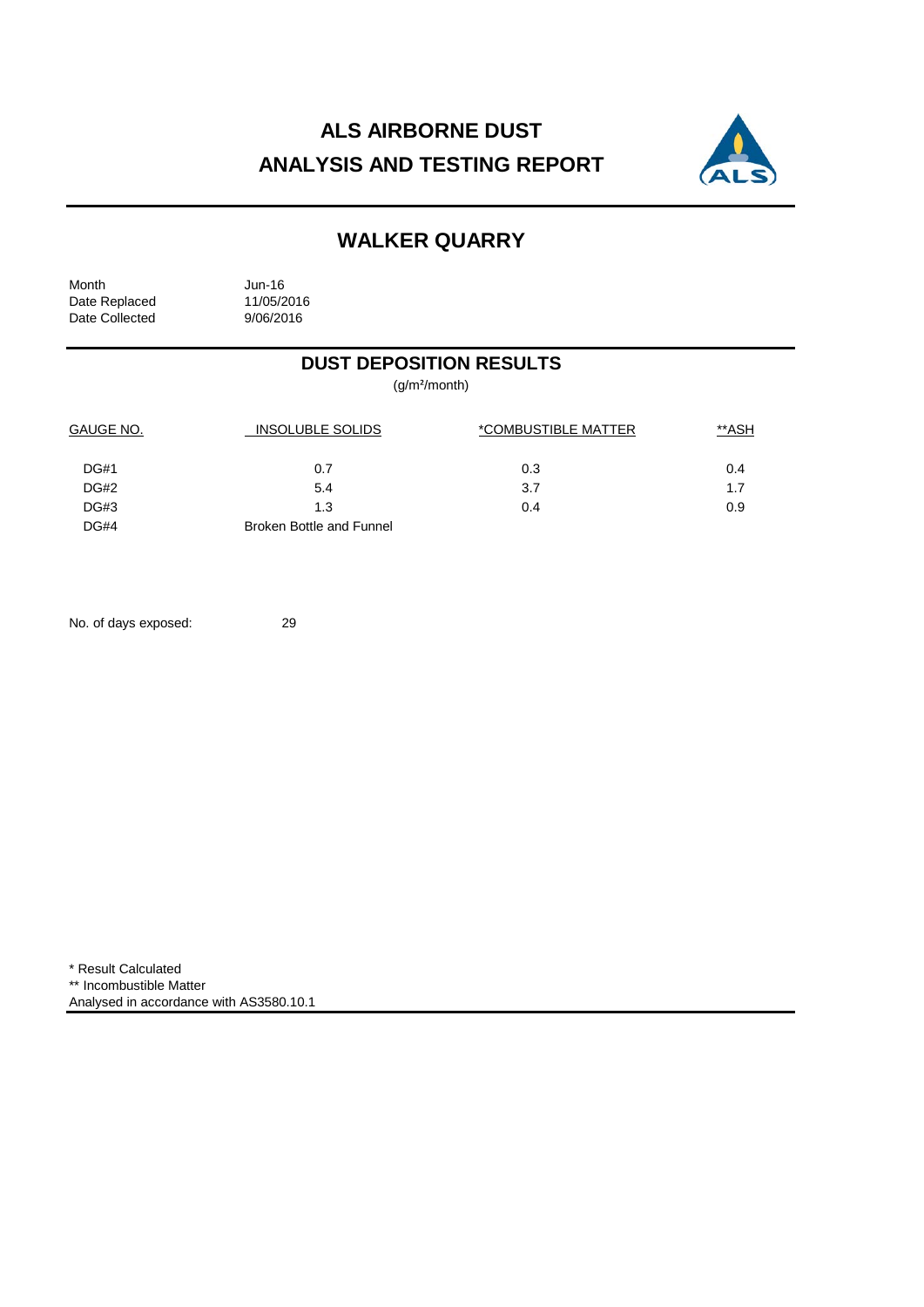## **ALS AIRBORNE DUST ANALYSIS AND TESTING REPORT**



### **WALKER QUARRY**

Month Jun-16<br>Date Replaced 11/05/2016 Date Replaced 11/05/2016<br>Date Collected 9/06/2016 Date Collected

#### **DUST GAUGE OBSERVATION**

| <b>GAUGE</b> | <b>ANALYSIS OBSERVATIONS</b>                                                           |  |  |
|--------------|----------------------------------------------------------------------------------------|--|--|
| <b>DG#1</b>  | Clear, insects, organic matter, fine brown/grey dust & coarse<br>brown dust            |  |  |
| <b>DG#2</b>  | Slightly cloudy, insects, organic matter, fine brown dust &<br>coarse brown/black dust |  |  |
| <b>DG#3</b>  | Clear, insects, organic matter, fine brown/grey dust & coarse<br>brown/black dust      |  |  |
| <b>DG#4</b>  | <b>Broken Bottle and Funnel</b>                                                        |  |  |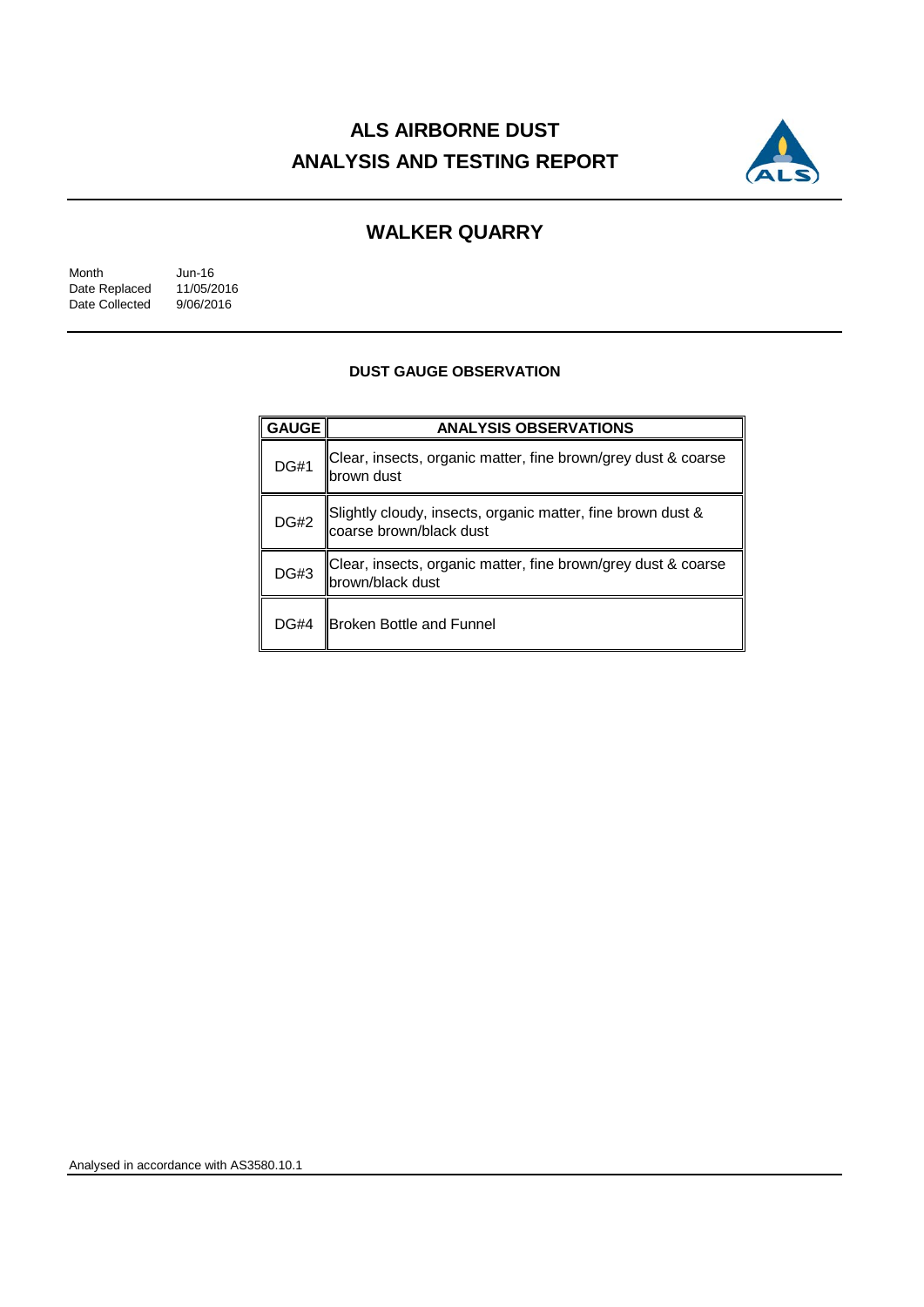# **ALS WATER ANALYSIS AND TESTING REPORT**



|                                   | <b>Units</b> |                            |                  |                                               |  |  |
|-----------------------------------|--------------|----------------------------|------------------|-----------------------------------------------|--|--|
| ALS Sydney Report No.             |              |                            |                  |                                               |  |  |
| Date of Sample                    |              | 9/06/2016                  |                  |                                               |  |  |
| Site Reference                    |              | Cox's U/S                  | Cox's D/S        | <b>Discharging Dam</b>                        |  |  |
| <b>Site Reference</b>             |              | SD <sub>3</sub>            | SD <sub>4</sub>  |                                               |  |  |
| Sampled by                        |              | D. Shawcross & N. McMillan |                  |                                               |  |  |
| General Comments/<br>Observations |              | Clear, High Flow           | Clear, High Flow | Cloudy, High Level,<br><b>Not Discharging</b> |  |  |
| Time                              | 24 Hr        | 9:45                       | 8:30             | 9:35                                          |  |  |
| Temperature                       | °C           | 15.0                       | 14.7             |                                               |  |  |
| pH                                | pH Unit      | 8.63                       | 8.65             |                                               |  |  |
| <b>Electrical Conductivity</b>    | $\mu$ S/cm   | 1209                       | 1226             |                                               |  |  |
| <b>Total Dissolved Solids</b>     |              | ----                       |                  | 150                                           |  |  |
| <b>Total Suspended Solids</b>     | mg/L         | < 5                        | $5$              |                                               |  |  |
| Sulphur Sulphate (SO4)            | mg/L         | 139                        | 139              |                                               |  |  |
| <b>Dissolved Metals by ICP-MS</b> |              |                            |                  |                                               |  |  |
| Manganese                         | mg/L         | 0.007                      | 0.005            | ----                                          |  |  |
| Iron                              | mg/L         | < 0.05                     | < 0.05           |                                               |  |  |
| Oil & Grease                      | $mg/L$       | $5$                        | < 5              |                                               |  |  |

## **WALKER QUARRY**